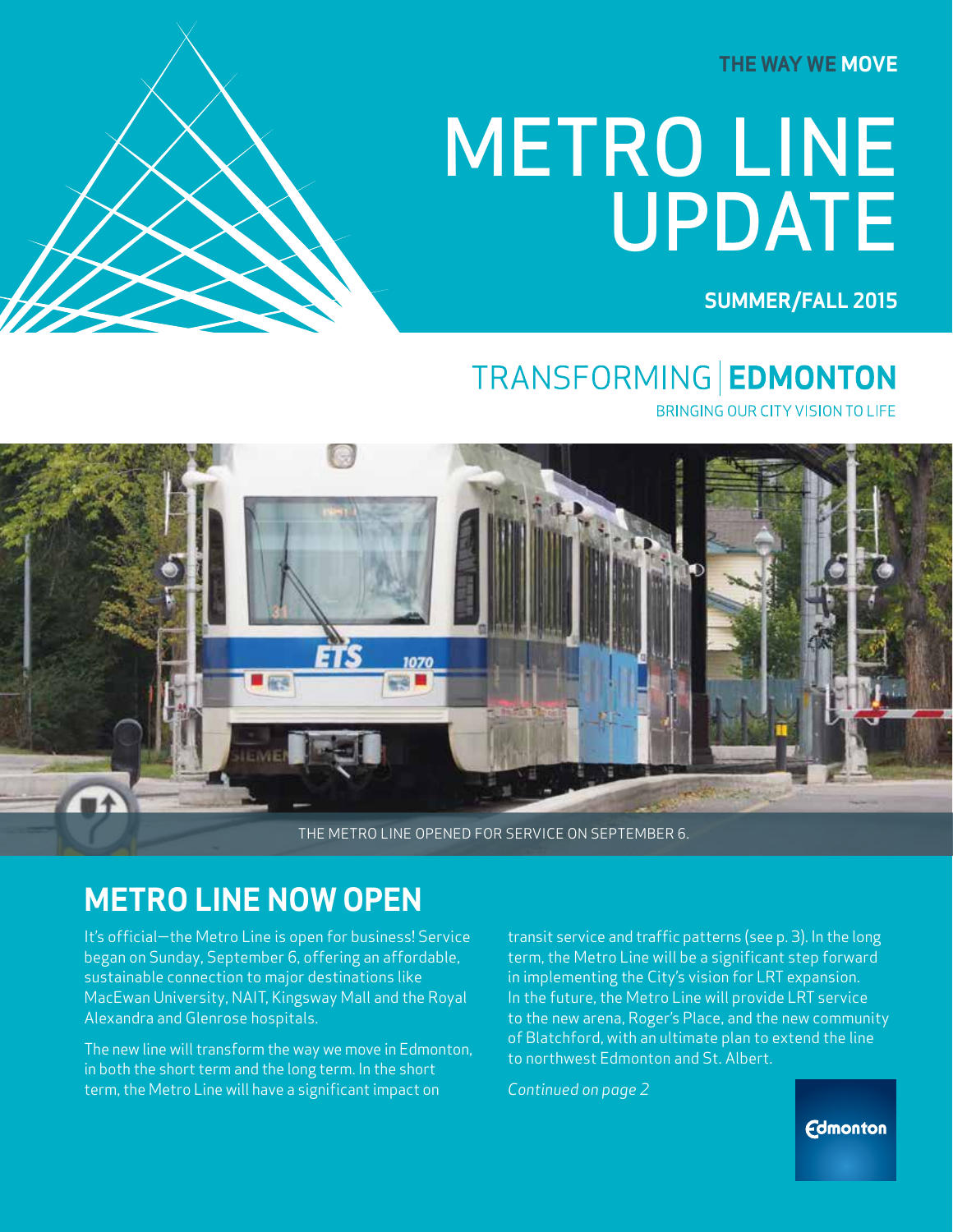# METRO LINE OPERATIONS .

### A STAGED APPROACH

The City has taken a staged approach to Metro Line operations in order to open the line to safe, reliable service as soon as possible.

At first, the Metro Line is operating with some restrictions. Trains are running on a line of sight basis, which places a speed restriction on operators so they can bring a train to a stop within half the range of their vision if they spot a hazard, such as a car stopped in the tracks. This means that trains are travelling at reduced speeds (no more than 25 km/h) between MacEwan and NAIT stations. The speed restriction will be lifted once the City accepts the safety certification for the signalling system (see p. 4).

Until the new signalling system is fully operational, Metro Line trains are operating between Century Park and NAIT stations most of the time. Sometimes, (after 10 p.m. on weekdays, after 7 p.m. on Saturdays and all day Sundays), Metro Line trains run between Health Sciences/Jubilee and NAIT stations. This routing allows us to maximize the number of trains we can run during peak and non-peak hours.

In the longer term—once the new signalling system is complete—Metro Line trains will run at roughly



50 km/h every 10 minutes between Health Sciences/ Jubilee and NAIT stations, as originally designed. This will reduce travel times to seven minutes between MacEwan and NAIT.

#### *Continued from cover page.*

Getting to this point has been a challenge. While construction of the Metro Line was completed in time for a spring 2014 opening, work on the new signalling system that controls the trains is still not complete. We will continue to work with the contractor, Thales Rail Signalling Solutions Inc., to bring the signalling system into full operation as soon as it's safe to do so (see p. 4).

Until then the City is taking a staged approach to Metro Line operations in order to bring the Metro Line into service as soon as possible. Trains are running every 15 minutes between Century Park and NAIT stations, operating on a line of sight basis between MacEwan and NAIT stations.

Metro Line trains are now serving more than 10,000 LRT riders. Thank you for your patience as we worked to bring Edmonton's second line into service, and for continuing to bear with us through this major transformation.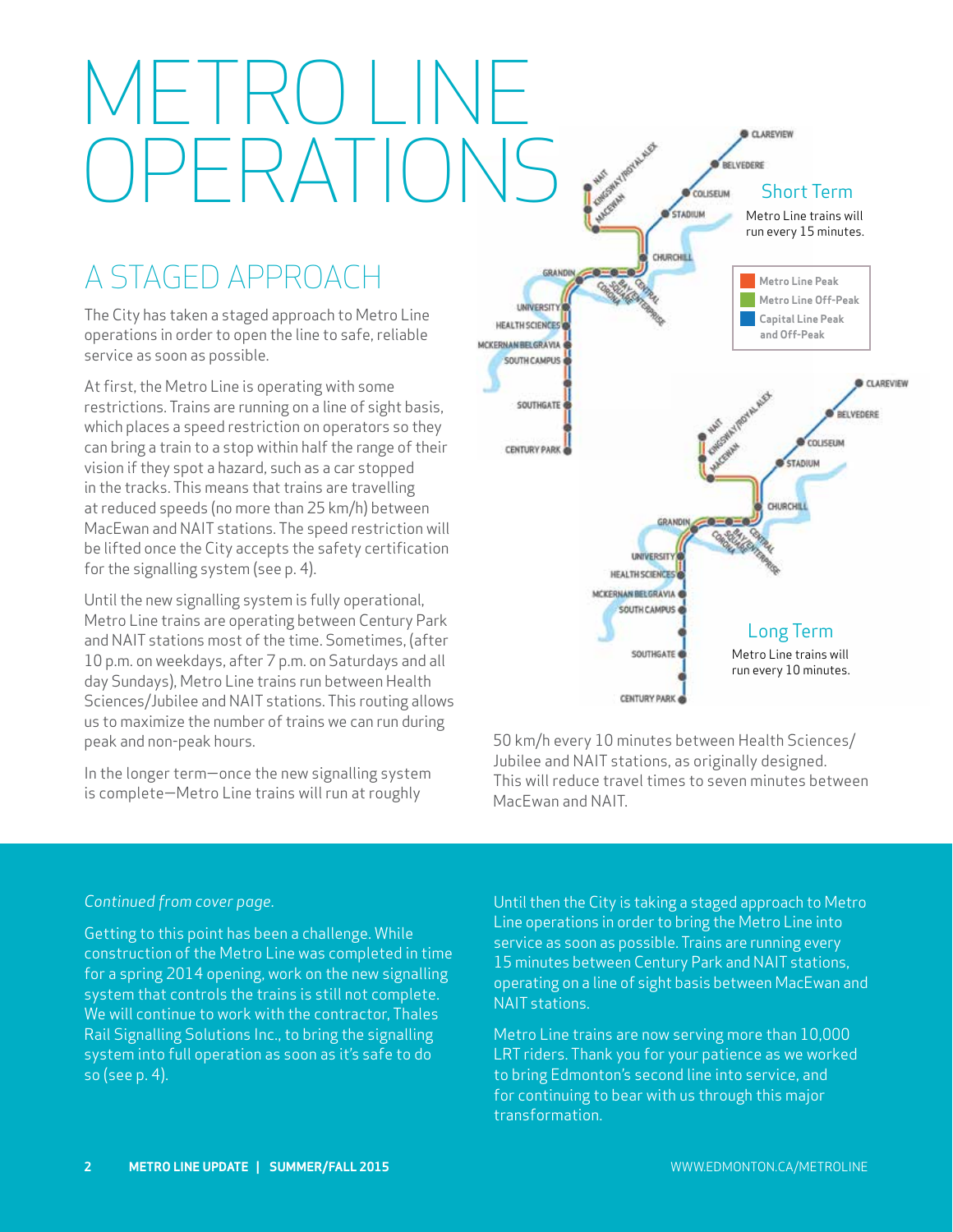# WHAT YOU NEED TO KNOW

### TRAFFIC

The Metro Line is significantly changing how traffic moves through the communities it serves. While steps have been taken to help traffic flow as smoothly as possible between trains, including adjustments to roadways and fine-tuning traffic signals at Metro Line intersections, motorists driving in areas around the Metro Line will experience some delays. Please exercise patience when driving in areas near the Line:

- Expect delays at Metro Line crossings
- Allow extra travel time
- Consider alternate routes

The City is closely monitoring Metro Line intersections to find ways to improve traffic flow.

#### LRT SERVICE

There's a second LRT line in town now! The Metro Line joins the pre-existing Capital Line at Churchill Station, and the two lines share a single set of tracks from Churchill southwards. The Metro Line is mostly running all the way south to Century Park, so passengers can change between the two LRT lines anywhere between those two stations. A few things to keep in mind:

- Board the correct train
- Give yourself enough time to get where you're going



RIDERS ON THE FIRST METRO LINE TRAIN ON SEPTEMBER 6, 2015.

### **SAFFTY**

People may have gotten used to having the Metro Line tracks and stations around, but it's a different ball game now that trains are running on the tracks between MacEwan and NAIT on a regular schedule. Please stay safe and remember:

- Never stop on the tracks
- Obey all signs and signals

The City has developed the TraXSafe Program, which offers presentations about LRT safety to groups all over Edmonton. To book a presentation, please email **traxsafe@edmonton.ca**.

```
Strategy Concept > Design > Build > OPERATÉ
```
WWW.EDMONTON.CA/METROLINE

PHASE